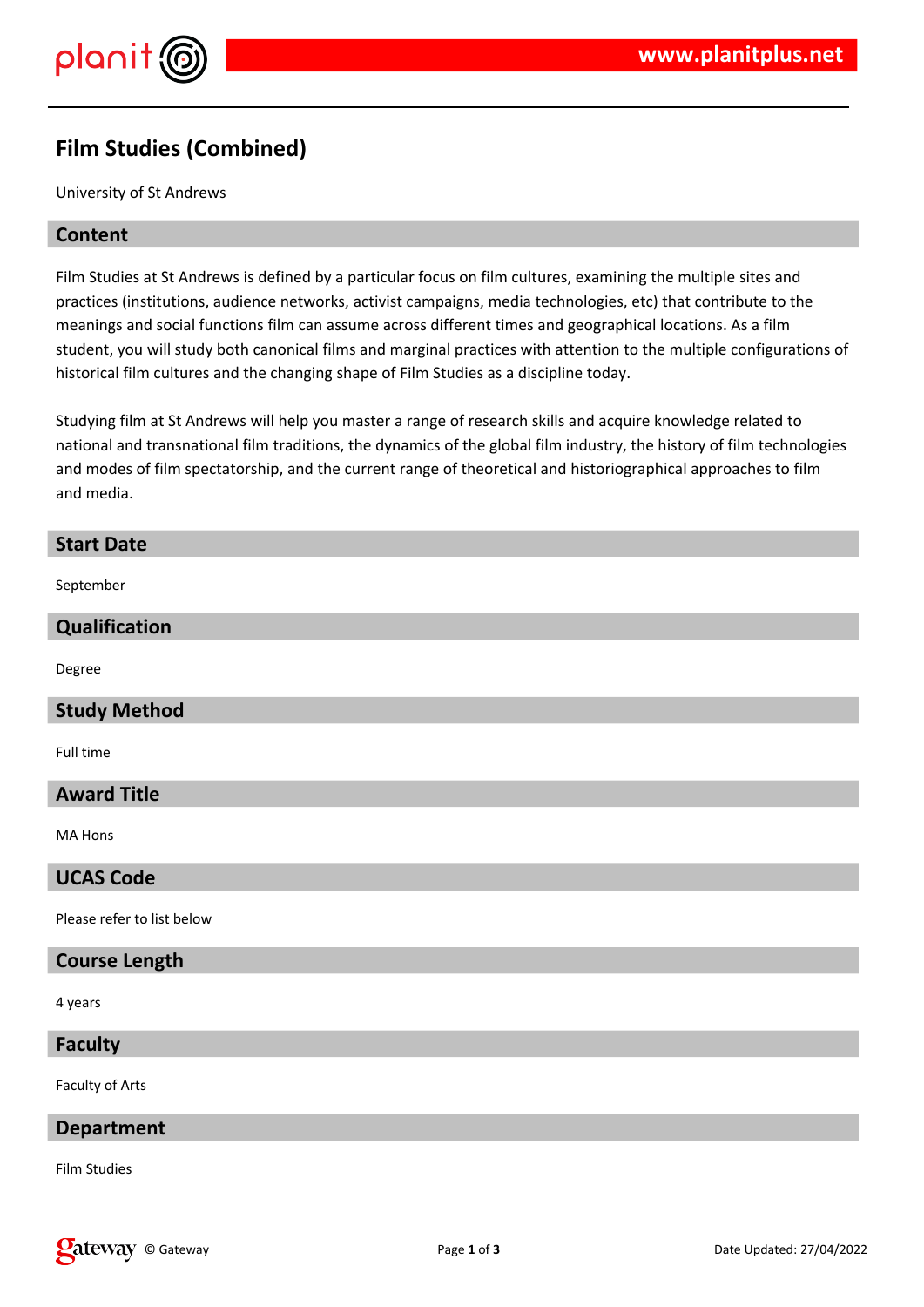

# **Entry Requirements**

#### 2023 entry requirements

#### Standard entry:

4 Highers at AAAB plus English and one from Maths, Biology, Chemistry, Computing Science, Geography, Physics or Psychology at National 5 at B. Applications of Maths will be accepted but must be at National 5 at A.

#### Widening access entry:

4 Highers at AABB plus English and one from Maths, Biology, Chemistry, Computing Science, Geography, Physics or Psychology at National 5 at B. Applications of Maths will be accepted but must be at National 5 at A. (You may gain entry to the Gateway programme with 4 Highers at BBBB).

Grades may vary depending on combinations taken (E) Higher English at A required (F) Higher French at A required

(H) Higher History at A required

### **SCQF Level**

#### 10

### **Cost**

«Cost»

### **Progression Routes**

«ProgressionRoutes»

### **Combination Courses**

| Film Studies and Ancient History         | <b>VP13</b>       |
|------------------------------------------|-------------------|
| <b>Film Studies and Arabic</b>           | <b>TP63</b>       |
| Film Studies and Arabic (WIYA)           | <b>TBC</b>        |
| Film Studies and Art History             | <b>VP33</b>       |
| Film Studies and Biblical Studies        | <b>VP63</b>       |
| Film Studies and Chinese Studies         | CH <sub>05</sub>  |
| Film Studies and Chinese Studies (WIYA)  | CW <sub>05</sub>  |
| Film Studies and Classical Studies       | QP83              |
| Film Studies and Comparative Literature  | QP23              |
| <b>Film Studies and Economics</b>        | LP13              |
| Film Studies and English                 | PQ33              |
| Film Studies and French                  | <b>PR31</b>       |
| Film Studies and French (WIYA)           | PR <sub>3</sub> C |
| Film Studies and Geography               | LP73              |
| Film Studies and German                  | <b>PR32</b>       |
| Film Studies and German (WIYA)           | PR3F              |
| Film Studies and International Relations | LP23              |
| Film Studies and Italian                 | <b>PR33</b>       |
| Film Studies and Italian (WIYA)          | PR3H              |